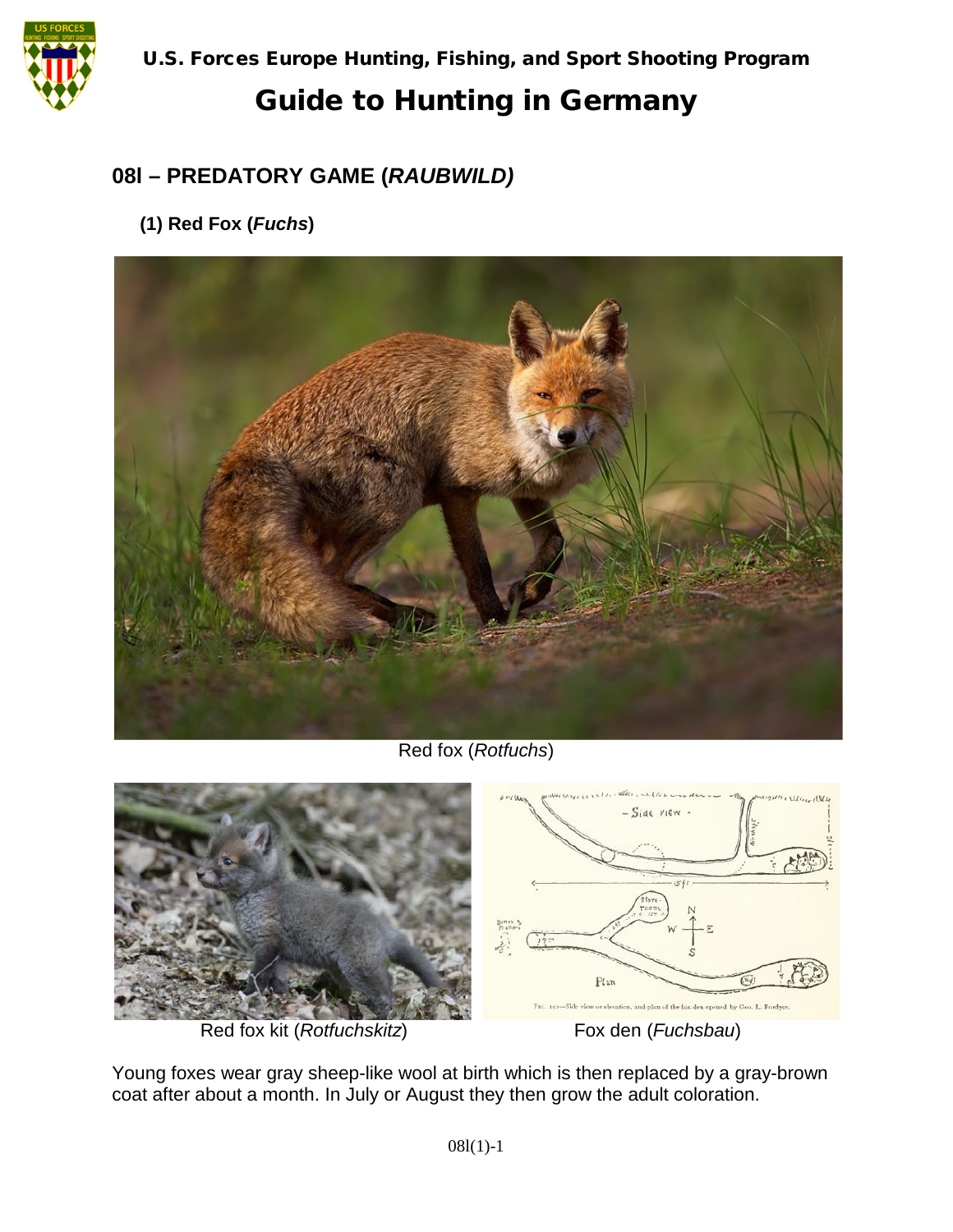

U.S. Forces Europe Hunting, Fishing, and Sport Shooting Program

## Guide to Hunting in Germany

The Red fox changes their coat in April or May, when the thick winter fur is shed. The summer coat fully replaces the shed winter coat, and then the summer coat grows out into a winter coat in autumn.

Normal Red Fox coloration is not the only pattern found in this animal. The "Birkfuchs" has a yellow-red back, white throat and a very large tail. There is also a "Kreuzfuchs" which carries a dark spine stripe crossed by a shoulder stripe, hence the name.



Various Red fox color mutations

It is extremely difficult to differentiate between the genders of Foxes from a distance. Naturally during urination the Fox behaves like all canines, the male lifting his leg and the female squatting. Females may also be accompanied by and suckled by their young.

Traditionally during the winter and spring only the male animal was taken, however new studies have indicated that the male also plays a role in rearing the young. This means that hunting for Fox should be limited to those who are sure not to have offspring.

The best way is by observation of the den and trapping of all the young. Once the young are eliminated the adult animals may be taken. Although this sounds hard, the Fox presents a problem for all other small game, due to their increased numbers, and to man in the form of Rabies (*Tollwut*) and Fox band worm (*Fuchsbandwurm*).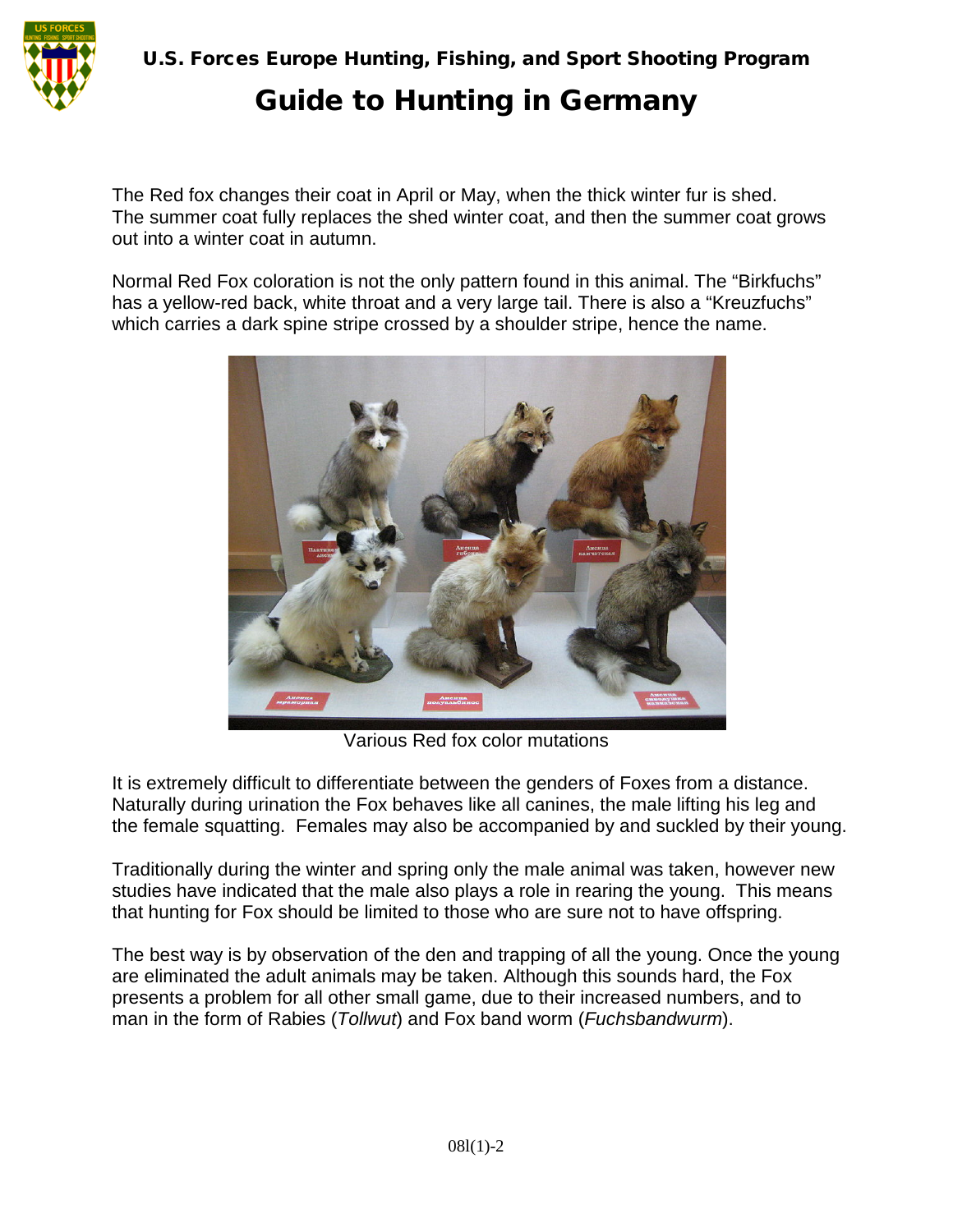

# Guide to Hunting in Germany



Museum display of Red fox attacking prey Diseased (Mange) Red fox



During the 1980s, intensive immunization against Rabies was carried out in the form of treated bait. This led to an explosion in the Fox population and a dramatic decrease in other small game. Pheasants were one of the hardest hit species with Rabbit and Hare close behind.

As one of the mandatory duties placed by law (*Bundesjagdgesetz*) on hunters for the protection of all game, Fox numbers must be reduced where problems occur.



Red fox with rodent prey

Feeding: Technically the Fox is an omnivore. However the vast portion of its diet is meat. It will consume about one kilo a day with Field Mice being the in majority of its feed. Rabbits and young hares are also easily caught and consumed. The Fox will prey on almost all small game, and even attack Roe fawn during lean years.